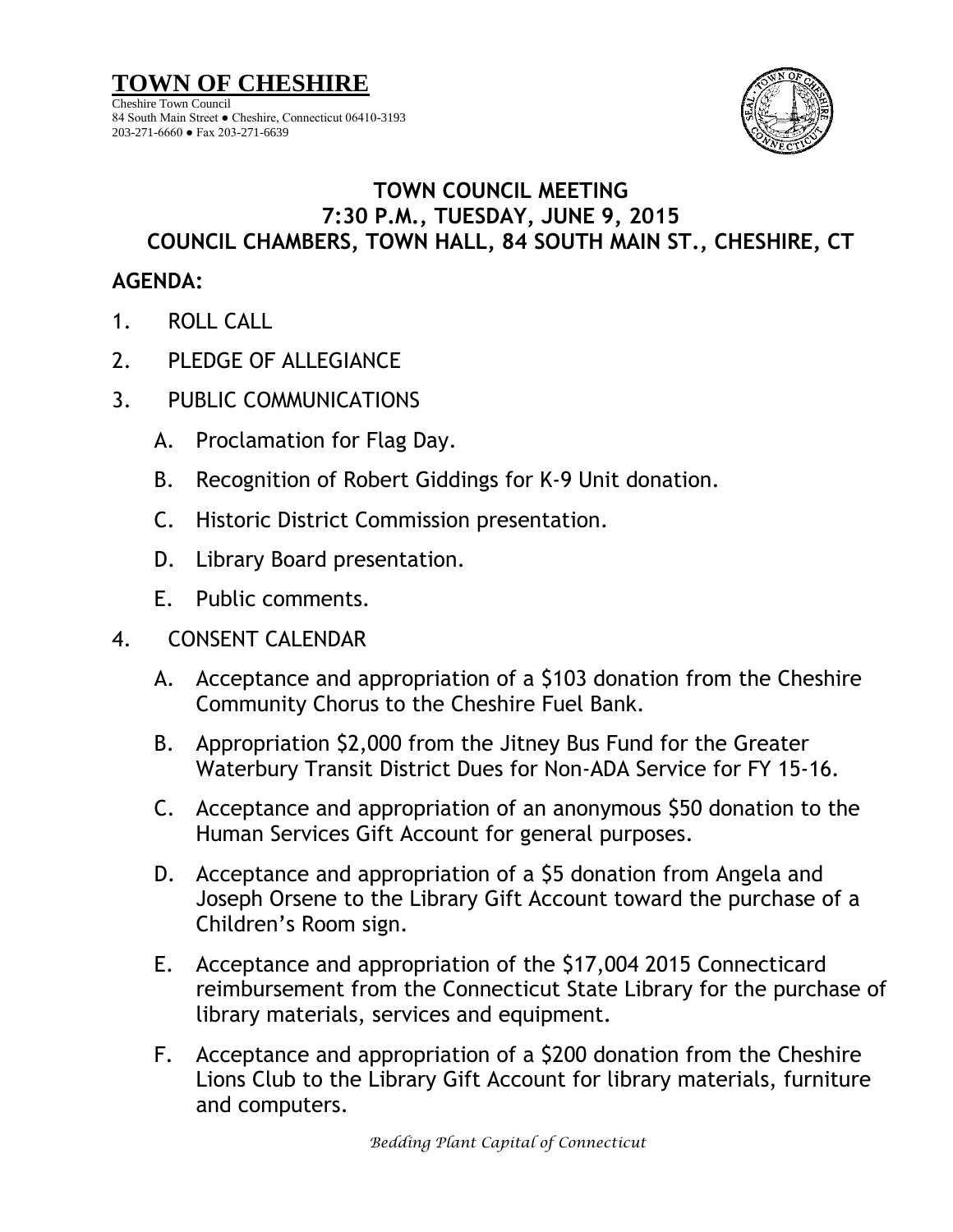- G. Acceptance and appropriation of an aggregate of \$12,800 from the sale of used handguns to police officers/retirees to the Police Gift Account to be used toward the purchase of new handguns.
- H. Acceptance and appropriation of a \$10,000 donation from Dr. Robert Giddings for the creation of a Police Department K-9 Unit.
- 5. ITEMS REMOVED FROM CONSENT CALENDAR
- 6. OLD BUSINESS
- 7. NEW BUSINESS
	- A. Presentation on solar farm installation project.
	- B. Acceptance of 2015 Neighborhood Assistance Act Program applications.
	- C. Award of tax and sewer lien assignments.
	- D. Transfer of uncollectable taxes to the Suspense Tax List.
	- E. Approval of non-union Pay Plan and Library non-union Pay Plan.
	- F. Authorization to proceed to bid for the Senior Center Renovation project.
	- G. Allocation for buildings issues on Town Open Space.
	- H. Request for zone change for Town property on Waterbury Road.
- 8. TOWN MANAGER REPORT AND COMMUNICATIONS
	- A. Monthly Status Report.
	- B. Department Status Reports: Police, Fire, Fire Marshal.
- 9. TOWN ATTORNEY REPORT AND COMMUNICATIONS
- 10. REPORTS OF COMMITTEES OF THE COUNCIL
	- A. Chairman's Report.
		- i. Referral of Connecticut educational fees on waived building permit fees for Town properties to the Ordinance Review Committee.
		- ii. Referral of amended Street Excavation permit fees to the Ordinance Review Committee.